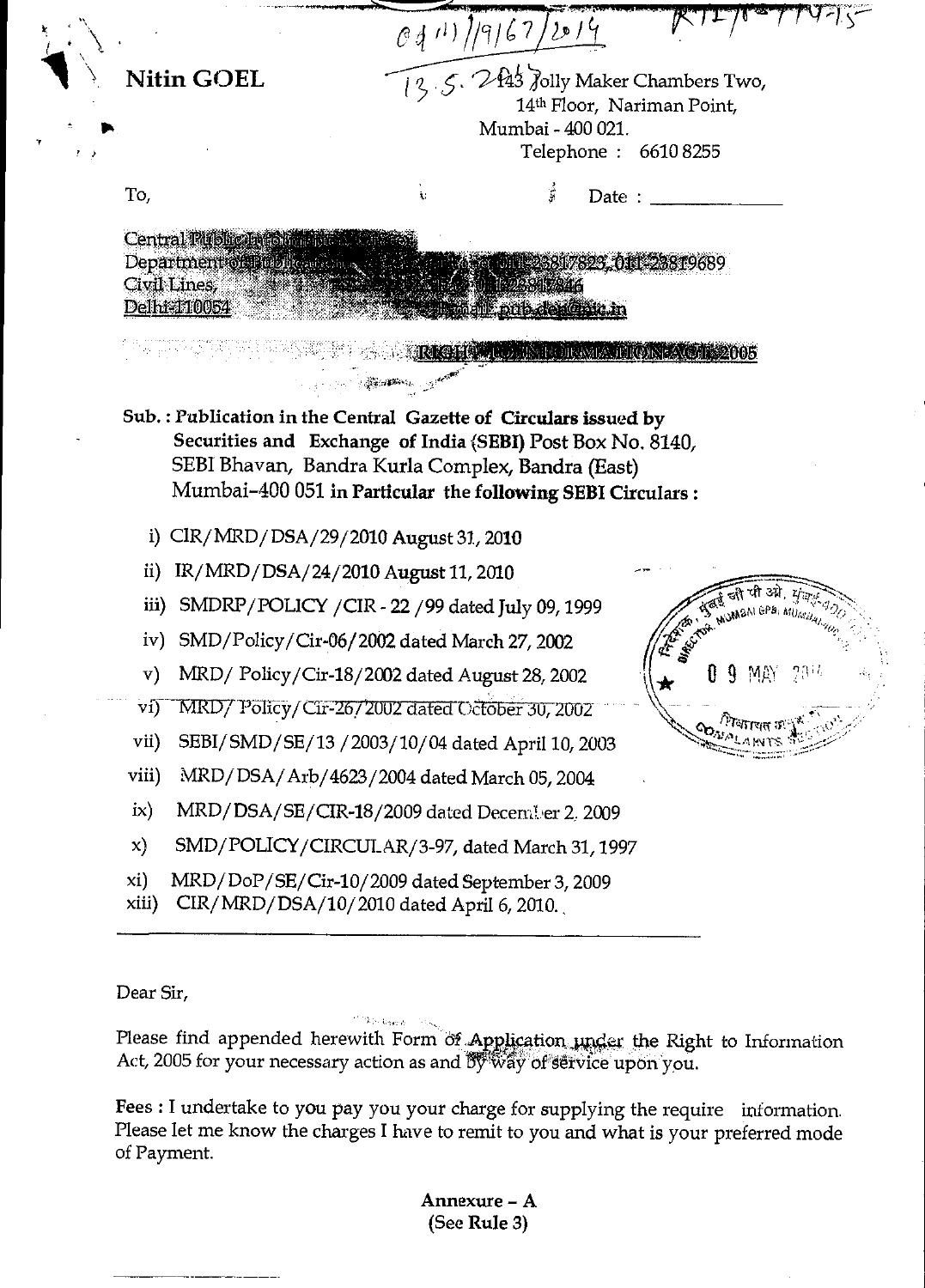| 3) |                                                                                                                                                                                                                                                                                                                                                                                                                                                       | Sub.: Publication in the Central Gazette of Circulars issued by Securities and<br>Exchange of India (SEBI) Post Box No. 8140, SEBI Bhavan, Bandra Kurla J<br>Complex, Bandra (East) Mumbai-400 051 in Particular the following SEBI v |                          |  |  |
|----|-------------------------------------------------------------------------------------------------------------------------------------------------------------------------------------------------------------------------------------------------------------------------------------------------------------------------------------------------------------------------------------------------------------------------------------------------------|---------------------------------------------------------------------------------------------------------------------------------------------------------------------------------------------------------------------------------------|--------------------------|--|--|
|    | i)                                                                                                                                                                                                                                                                                                                                                                                                                                                    | Circulars:<br>CIR/MRD/DSA/29/2010 August 31, 2010                                                                                                                                                                                     |                          |  |  |
|    | CIR/MRD/DSA/24/2010 August 11, 2010<br>$\mathbf{ii}$                                                                                                                                                                                                                                                                                                                                                                                                  |                                                                                                                                                                                                                                       |                          |  |  |
|    | SMDRP/POLICY / CIR - 22 / 99 dated July 09, 1999<br>iii)                                                                                                                                                                                                                                                                                                                                                                                              |                                                                                                                                                                                                                                       |                          |  |  |
|    | iv)                                                                                                                                                                                                                                                                                                                                                                                                                                                   | SMD/Policy/Cir-06/2002 dated March 27, 2002                                                                                                                                                                                           |                          |  |  |
|    | MRD/ Policy/Cir-18/2002 dated August 28, 2002<br>${\bf v})$                                                                                                                                                                                                                                                                                                                                                                                           |                                                                                                                                                                                                                                       |                          |  |  |
|    | $\mathbf{vi})$                                                                                                                                                                                                                                                                                                                                                                                                                                        | MRD/ Policy/Cir-26/2002 dated October 30, 2002                                                                                                                                                                                        |                          |  |  |
|    | vii)<br>SEBI/SMD/SE/13/2003/10/04 dated April 10, 2003                                                                                                                                                                                                                                                                                                                                                                                                |                                                                                                                                                                                                                                       |                          |  |  |
|    | MRD/DSA7A157462372004 dated March 05, 2004<br>viii)<br>MRD/DSA/SE/CIR-18/2009 dated December 2, 2009<br>$i\mathsf{x}$<br>SMD/POLICY/CIRCULAR/3-97, dated March 31, 1997<br>$\mathbf{x})$                                                                                                                                                                                                                                                              |                                                                                                                                                                                                                                       |                          |  |  |
|    |                                                                                                                                                                                                                                                                                                                                                                                                                                                       |                                                                                                                                                                                                                                       |                          |  |  |
|    |                                                                                                                                                                                                                                                                                                                                                                                                                                                       |                                                                                                                                                                                                                                       |                          |  |  |
|    | MRD/DoP/SE/Cir-10/2009 dated September 3, 2009<br>xi)<br>CIR/MRD/DSA/10/2010 dated April 6, 2010.<br>xiii)<br>Please supply copies of the following Information/documents :<br>i) Copy of documents showing dates of publication in the Central Gazette<br>of the subject SEBI Circulars.<br>ii) Copies of correspondence with SEBI quae publication in Central Gazette of<br>SEBI Circulars in general and in particular the subject SEBI Circulars. |                                                                                                                                                                                                                                       |                          |  |  |
|    |                                                                                                                                                                                                                                                                                                                                                                                                                                                       |                                                                                                                                                                                                                                       |                          |  |  |
|    |                                                                                                                                                                                                                                                                                                                                                                                                                                                       |                                                                                                                                                                                                                                       |                          |  |  |
|    |                                                                                                                                                                                                                                                                                                                                                                                                                                                       |                                                                                                                                                                                                                                       |                          |  |  |
|    |                                                                                                                                                                                                                                                                                                                                                                                                                                                       |                                                                                                                                                                                                                                       |                          |  |  |
| 4) |                                                                                                                                                                                                                                                                                                                                                                                                                                                       | The period to which the Information relates                                                                                                                                                                                           | From inception till date |  |  |
| 5) |                                                                                                                                                                                                                                                                                                                                                                                                                                                       | Whether the Information is required by Registered<br>Post or Speed Post or in in person.                                                                                                                                              | <b>Speed Post</b>        |  |  |

 $\label{eq:3.1} \mathcal{L}(\mathcal{A}) = \{ \mathcal{L}(\mathcal{A}) \mid \mathcal{A}(\mathcal{A}) \leq \mathcal{L}(\mathcal{A}) \} \text{ for all } \mathcal{A}(\mathcal{A}) \leq \mathcal{L} \text{ and } \mathcal{A}(\mathcal{A}) \leq \mathcal{L} \text{ and } \mathcal{A}(\mathcal{A}) \leq \mathcal{L} \text{ and } \mathcal{A}(\mathcal{A}) \leq \mathcal{L} \text{ and } \mathcal{A}(\mathcal{A}) \leq \mathcal{L} \text{ and } \mathcal{A}(\mathcal{A}) \leq \math$ 

 $\label{eq:2} \frac{1}{2} \int_{\mathbb{R}^3} \frac{1}{\sqrt{2}} \, \frac{1}{\sqrt{2}} \, \frac{1}{\sqrt{2}} \, \frac{1}{\sqrt{2}} \, \frac{1}{\sqrt{2}} \, \frac{1}{\sqrt{2}} \, \frac{1}{\sqrt{2}} \, \frac{1}{\sqrt{2}} \, \frac{1}{\sqrt{2}} \, \frac{1}{\sqrt{2}} \, \frac{1}{\sqrt{2}} \, \frac{1}{\sqrt{2}} \, \frac{1}{\sqrt{2}} \, \frac{1}{\sqrt{2}} \, \frac{1}{\sqrt{2}} \, \frac{1}{\sqrt{2}} \, \frac$ 

 $\bar{\bar{z}}$ 

Place : Mumbai

Signature of the Applicant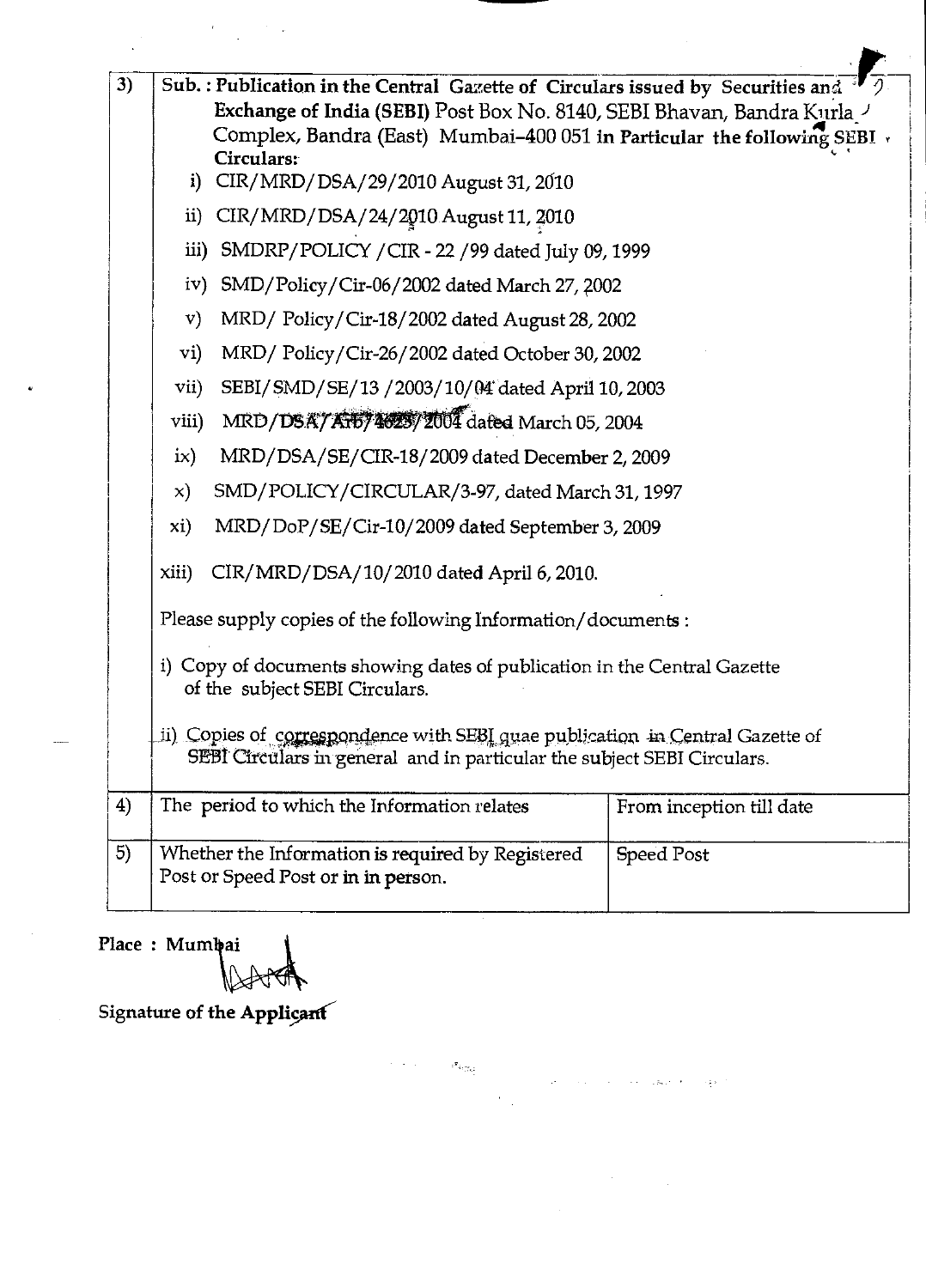

## **GOVERNMENT OF INDIA DEPARTMENT OF PUBLICATION** CIVEL HINES, DELHI ( 110 054) Website: www.deptpub.gov.in l-mail: acop-dep a nie.in (&) pub.dep a nie.in 144.:: 2381 7823 2381 9689 Fax: 2381 7846.

File No. O&M/65A/19167/RTI-14/2014

Dated: 22 May, 2014

The Central Public Information Officer Securities and Exchange Board of India SHBI Bhavan, Plot No. C4-A. G Hlock, Bandra Kula Complex, Bandra (E), Mumbai ~ 400 051

Subject: Transfer of RTI Application under Section 6(3) of RTI Act, 2005.

 $\langle \cdot \rangle_{||}$ 

۲

With reference to RTI application number Nil dated 09<sup>th</sup> May, 2014 received in this Department on 12:5.2014 alongwith Department of Post O/o the Director Mumbai GPO. Mumbai - 400 001 letter No. CCCC/RTI/85/14-15 dated 09.5.2014 under RTI Act. 2005. The Gazette Notifications of SEBI Circulars supplied by the applicant are not traceable in this Department. So it is requested that please supply the Part, Section. Sub-section issue No., date of publications of the circulars. Kindly for ush the full details of the Gazette Notifications so that this office is enable to supply the same to applicant

If the circulars were not sent to this office for publication please inform to 2 applicant directly under infiniation to this office. This information are closely related th your office also.

Friday RTI application (Original)

Yours faithfully.

(Dinesh Chandra) Central Public Information Officer

Central Public Information Officer

clopy to

Sini Nitin Goel. 143, Jolly Market Chamber Two, 14th Floor, Nariman Point, Mumbai 400.021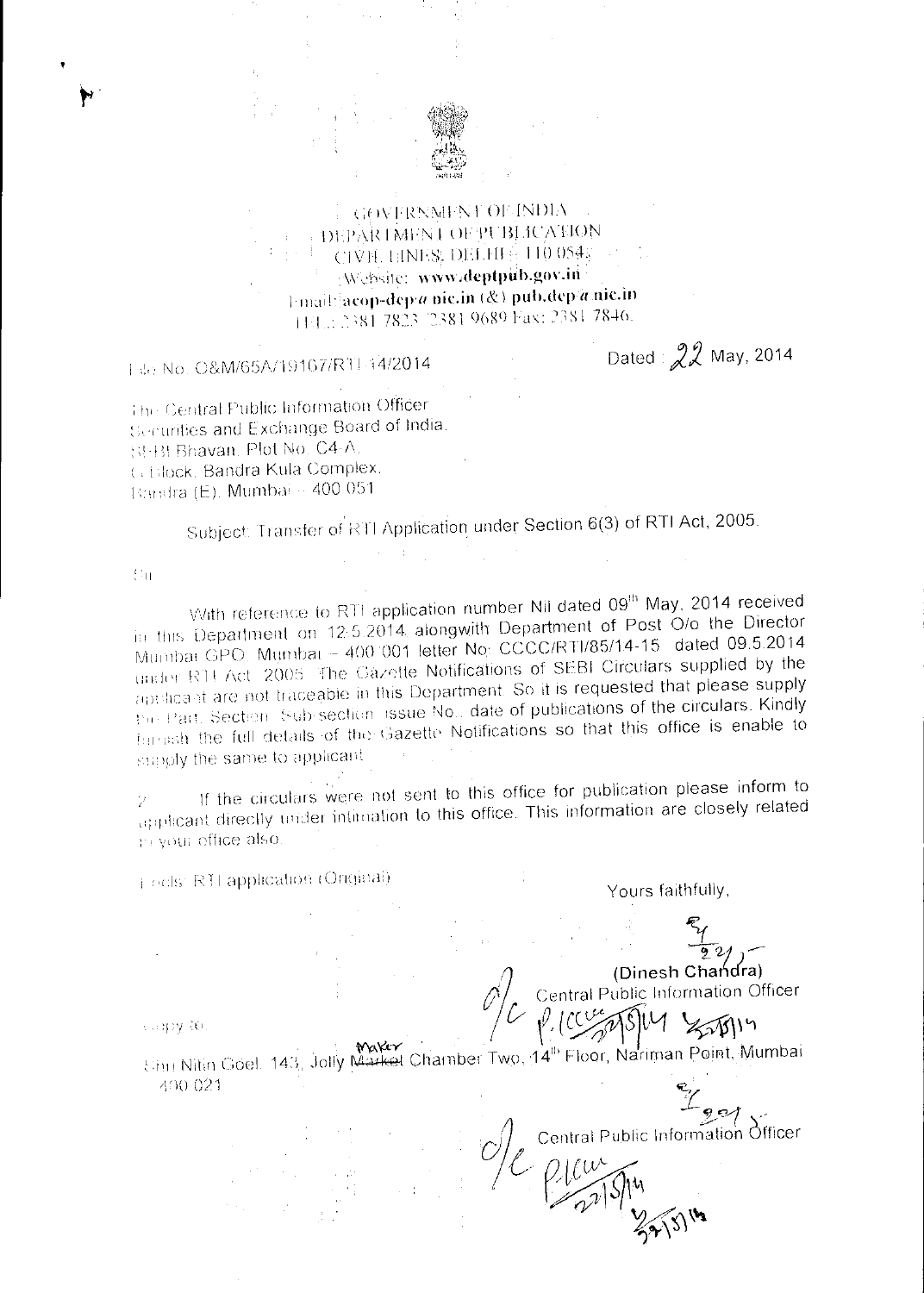|2014

,/s/2-6P-/ *JP°* oc- /Y<6

Fax/Speed Post Most Urgent

No. 0-17034/RTI/Misc/2011-Pub.(Pt.) Government of India Directorate of Printing B-Wing Nirman Bhawan

New Delhi, dated: 22-5-2014

The Controller of Publications, Ministry of Urban Development, Civil Lines, Behind Old Secretariat, Delhi-110054.

--- - .... दिनायः..... $\chi$  -

#### Subject: Application under Right to Information Act, 2005.

Sir,

To

Enclosed please find RTI Application dated 9-5-2014 (in original) received in this Directorate from Shri Nitin Goel, 143, Jolly Maker Chambers Two, 14<sup>th</sup> Floor, Nariman Point, Mumbai-400021.

Since the subject matter of the information pertains to Department of Publication, Civil Lines, Delhi. The same is, therefore, transferred under Section 6(3) of RTI Act, 2005 with the request to provide the requisite information to the Applicant directly within the stipulated time frame.

Yours faithfully,

 $\sqrt{98.28}$ D.K. Jain) *Deputy Director*(Ptg.)/ *CP10* 

#### Copy to:-

 $\epsilon$ 

Shri Nitin Goel, 143, Jolly Maker Chambers Two, 14<sup>th</sup> Floor, Nariman Point, Mumbai-400021.

*Deputy Director*(Ptg.)/ *CP10* 

elf S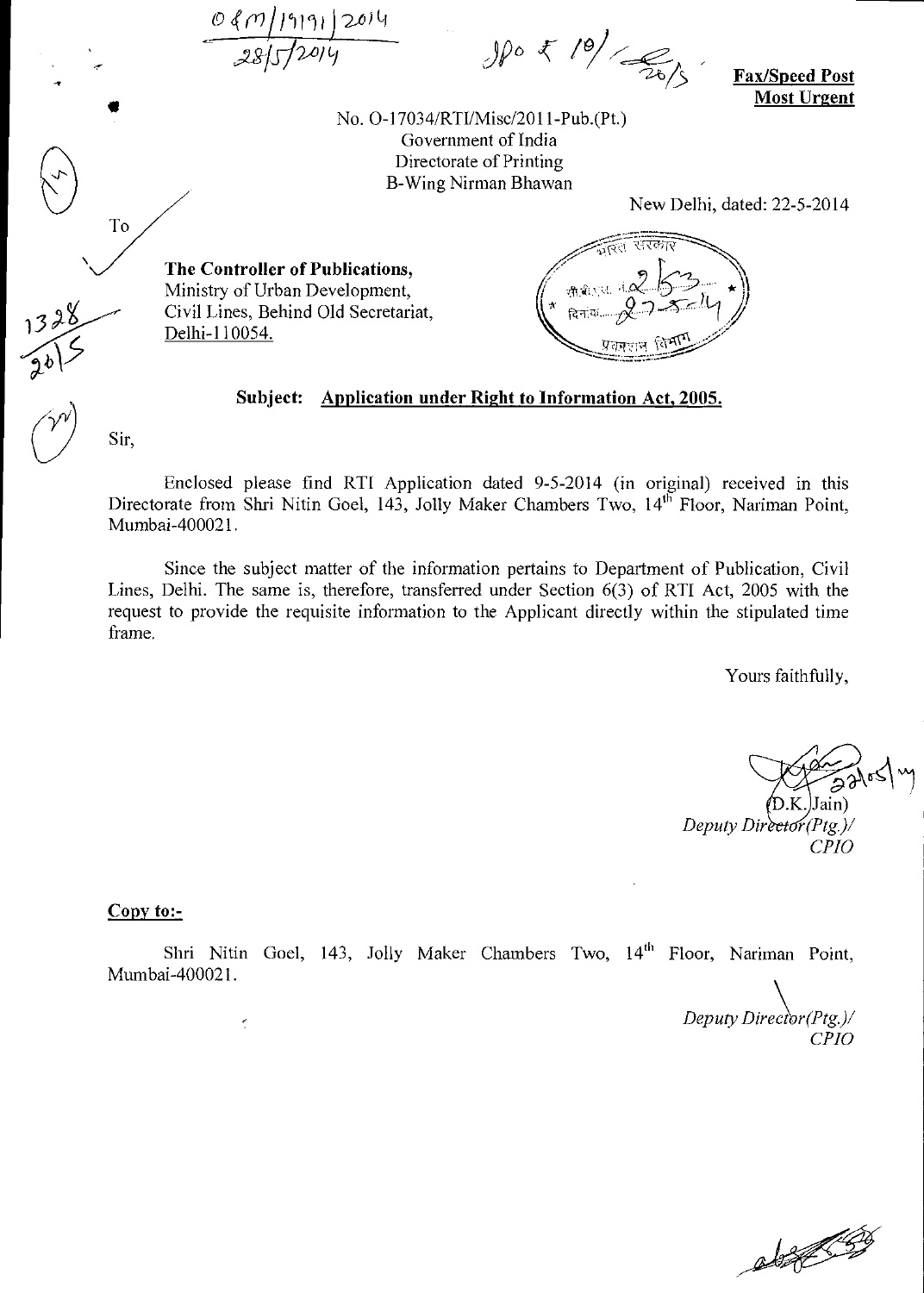

### DEPARTMENT OF POSTS, INDIA 0/0 THE DIRECTOR MUMBAI GPO MUMBAI-400001.

### RIGHT TO INFORMATION PRIORITY

From :-The Central Asstt. Public Information Officer (CAPIO) Computerised Customer Care Centre, Mumbai GPO, Mumbai-400001. Phone No. 022-22623120.

 $TQ$ yfie Central Public Information Officer, /Directorate of Printing, B- Wing, Nirman Bhavan Maulana Azad Road, New Delhi 110011

#### By Regd.AD

No. CCCC/RTI/86/ 14-15 dated at Mumbai GPO the 09.05.2014.

Sub:- Forwarding of application under RTI Act-2005.

An application received from Shri. Nitin Goel under Right to Information Act-2005 as particularised below is enclosed herewith.

Brief Information sought for

Informatoin as per requested.

The applicant has paid a fee Ps. 10/- (Rupees ten only ) for the application under RTI Act-2005 vide IPO No.10F 754932 Dtd. 07.05.2014. issued by Mumbai GPO, Mumbai-400001, is enclosed herewith.

It is, therefore requested to furnish the information directly to the applicant.

End:- As above.

APIO & Assistant Superintendent (PG)

Mumbai GPO -400001

Copy to:- Shri Nitin Goel, 143, Jelly Maker Chambers Two, 14<sup>th</sup> floor, Nariman Point, Mumbai - 400 021 For Information.

Further correspondence, if any, may kindly be made directly to the above addressee, if no reply is received within the stipulated period.

 $A - 1202$ <br> $1315$ 

CAPIO & Assistant Superintendent (PG)

Mumbai GPO -400001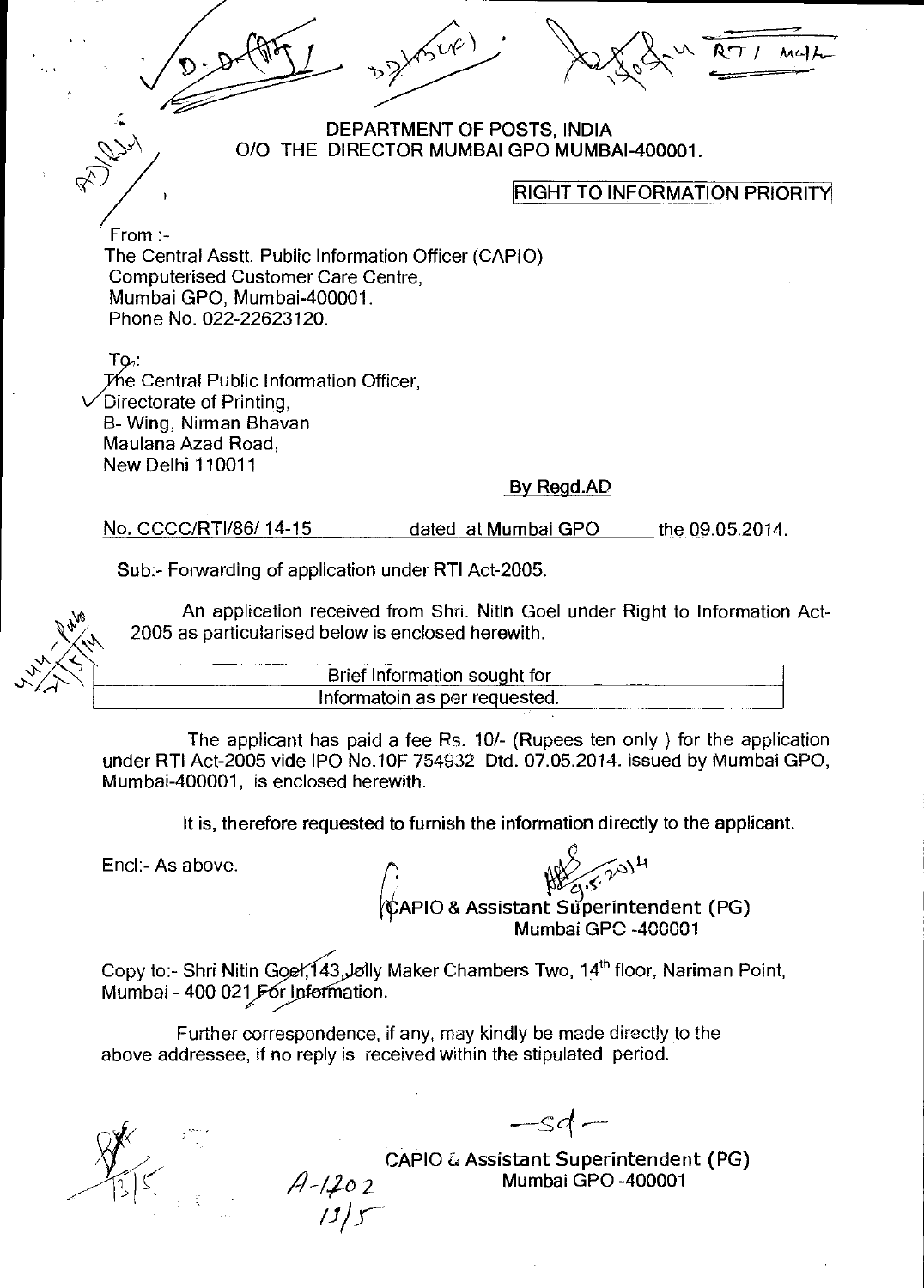

**Nitin GOEL** 143 Jolly Maker Chambers Two, 14th Floor, Nariman Point, Mumbai - 400 021. Telephone : 6610 8255

Central Public Information Officer, Directorate of Printing B-Wing, Nirman Bhawan Maulana Azad Road, New Delhi 110011

To, Date :

Telephone: 011-23061413, Fax: 011-23063394 E-mail: a.k.sinha03@nic.in

## RIGHT TO INFORMATION ACT, 2005

- Sub.: Publication in the Central Gazette of Circulars issued by Securities and Exchange of India (SEBI) Post Box No. 8140, SEBI Bhavan, Bandra Kurla Complex, Bandra (East) Mumbai-400 051 in Particular the following SEBI Circulars :
	- i) CIR/MRD/DSA/ 29/2010 August 31, 2010
	- ii) IR/MRD/DSA/24/2010 August 11, 2010
	- iii) SMDRP/POLICY /CIR 22 /99 dated July 09, 1999
	- iv) SMD/Policy/Cir-06/2002 dated March 27, 2002
	- v) MRD/ Policy/Cir-18/2002 dated August 28, 2002
	- vi) MRD/ Policy/Cir-26/2002 dated October 30, 2002
	- vii) SEBI/SMD/SE/13 /2003/10/04 dated April 10, 2003
- viii) MRD/DSA/Arb/4623/2004 dated March 05, 2004
- ix) MRD/DSA/SE/CIR-18/2009 dated December 2, 2009
- x) SMD/POLICY/CIRCULAR/3-97, dated March 31, 1997
- xi) MRD/DoP/SE/Cir-10/2009 dated September 3, 2009
- xiii) CIR/MRD/DSA/10/2010 dated April 6, 2010.

| <b>CONTRACTOR SUBARUSES</b><br>ode de la |                                       | .<br>जीवी औ |     | <b>MOO</b> |
|------------------------------------------|---------------------------------------|-------------|-----|------------|
|                                          | Ч                                     | 門堂()        | 222 |            |
|                                          | فكملتك وبر<br>$\mathcal{O}^{0,1,0,1}$ | S<br>冷熱室    | ı   |            |

 $RT(R)$ 

Dear Sir,

Please find appended herewith Form of Application under the Right to Information Act, 2005 for your necessary action as and by way of service upon you.

Fees : I undertake to you pay you your charge for supplying the require information. Please let me know the charges I have to remit to you and what is your preferred mode of Payment.

| <b>1</b> | <b>Full name of the Applicant</b>                 | Nitin GOEL                                                                                                                                                                                                                        |
|----------|---------------------------------------------------|-----------------------------------------------------------------------------------------------------------------------------------------------------------------------------------------------------------------------------------|
| 2)       | <b>Address</b>                                    | 143, Jolly Maker Chambers Two,<br>14th Floor, Nariman Point,<br>Mumbai- 400 021                                                                                                                                                   |
| 3)       | Circulars:<br>CIR/MRD/DSA/29/2010 August 31, 2010 | Sub.: Publication in the Central Gazette of Circulars issued by Securities and<br>Exchange of India (SEBI) Post Box No. 8140, SEBI Bhavan, Bandra Kurla<br>Complex, Bandra (East) Mumbai-400 051 in Particular the following SEBI |

SEBLdoc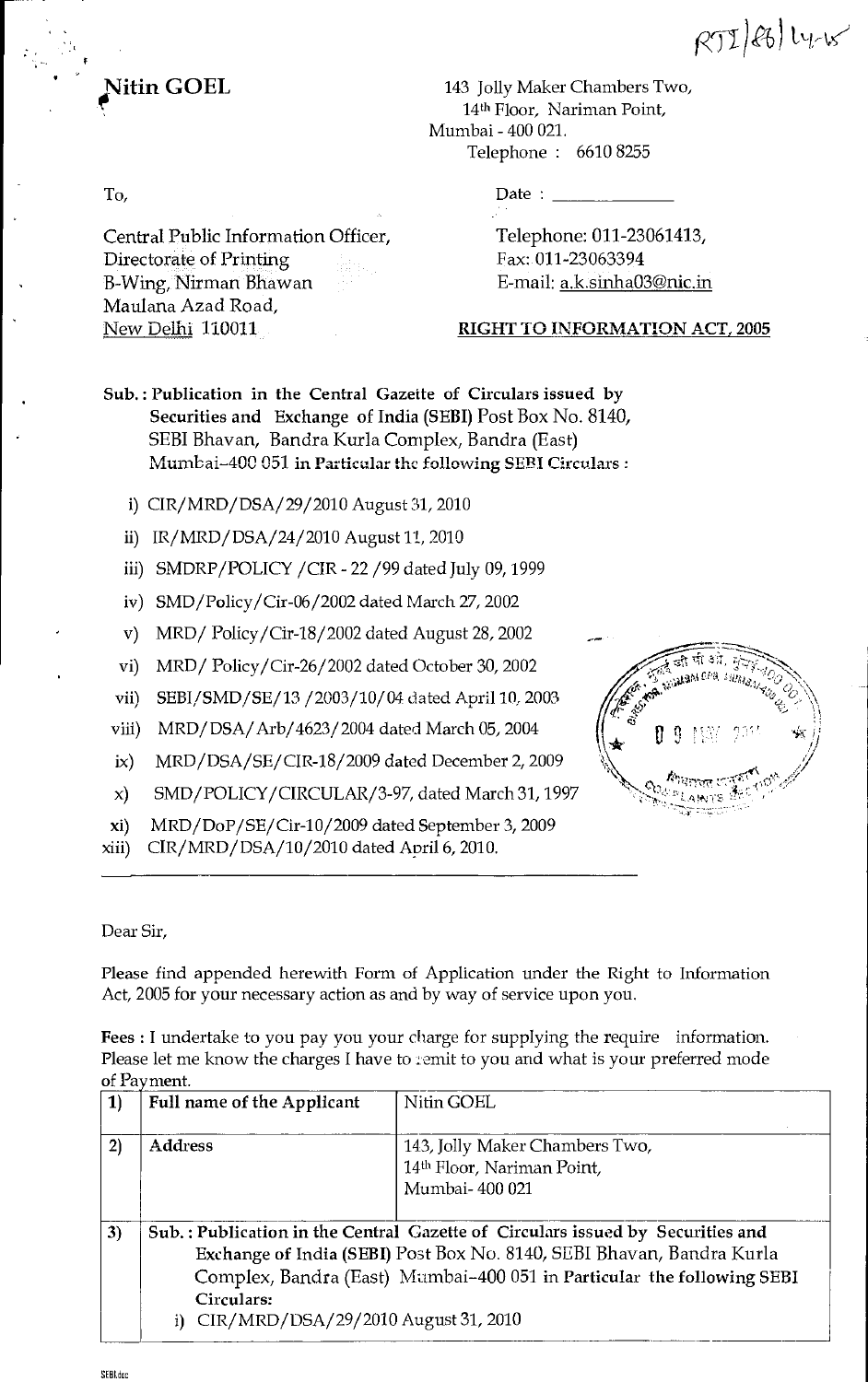|    | CIR/MRD/DSA/24/2010 August 11, 2010<br>$\overline{11}$                                                                                                   |  |  |  |  |
|----|----------------------------------------------------------------------------------------------------------------------------------------------------------|--|--|--|--|
|    | SMDRP/POLICY / CIR - 22 / 99 dated July 09, 1999<br>iii)                                                                                                 |  |  |  |  |
|    | SMD/Policy/Cir-06/2002 dated March 27, 2002<br>iv)                                                                                                       |  |  |  |  |
|    | MRD/ Policy/Cir-18/2002 dated August 28, 2002<br>$\mathbf{v})$                                                                                           |  |  |  |  |
|    | MRD/Policy/Cir-26/2002 dated October 30, 2002<br>$\mathbf{vi})$                                                                                          |  |  |  |  |
|    | SEBI/SMD/SE/13 /2003/10/04 dated April 10, 2003<br>vii)                                                                                                  |  |  |  |  |
|    | MRD/DSA/Arb/4623/2004 dated March 05, 2004<br>viii)                                                                                                      |  |  |  |  |
|    | MRD/DSA/SE/CIR-18/2009 dated December 2, 2009<br>ix)                                                                                                     |  |  |  |  |
|    | SMD/POLICY/CIRCULAR/3-97, dated March 31, 1997<br>$\mathbf{x}$                                                                                           |  |  |  |  |
|    | MRD/DoP/SE/Cir-10/2009 dated September 3, 2009<br>xi)                                                                                                    |  |  |  |  |
|    | CIR/MRD/DSA/10/2010 dated April 6, 2010.<br>xiii)                                                                                                        |  |  |  |  |
|    | Please supply copies of the following Information/documents :                                                                                            |  |  |  |  |
|    | i) Copy of documents showing dates of publication in the Central Gazette<br>of the subject SEBI Circulars.                                               |  |  |  |  |
|    | ii) Copies of correspondence with SEBI quae publication in Central Gazette of<br>SEBI Circulars in general and in particular the subject SEBI Circulars. |  |  |  |  |
| 4) | The period to which the Information relates<br>From inception till date                                                                                  |  |  |  |  |
| 5) | Whether the Information is required by Registered<br><b>Speed Post</b><br>Post or Speed Post or in in person.                                            |  |  |  |  |

 $\frac{1}{2}$ 

Place : Mumbai

lfood

Signature of the Applicant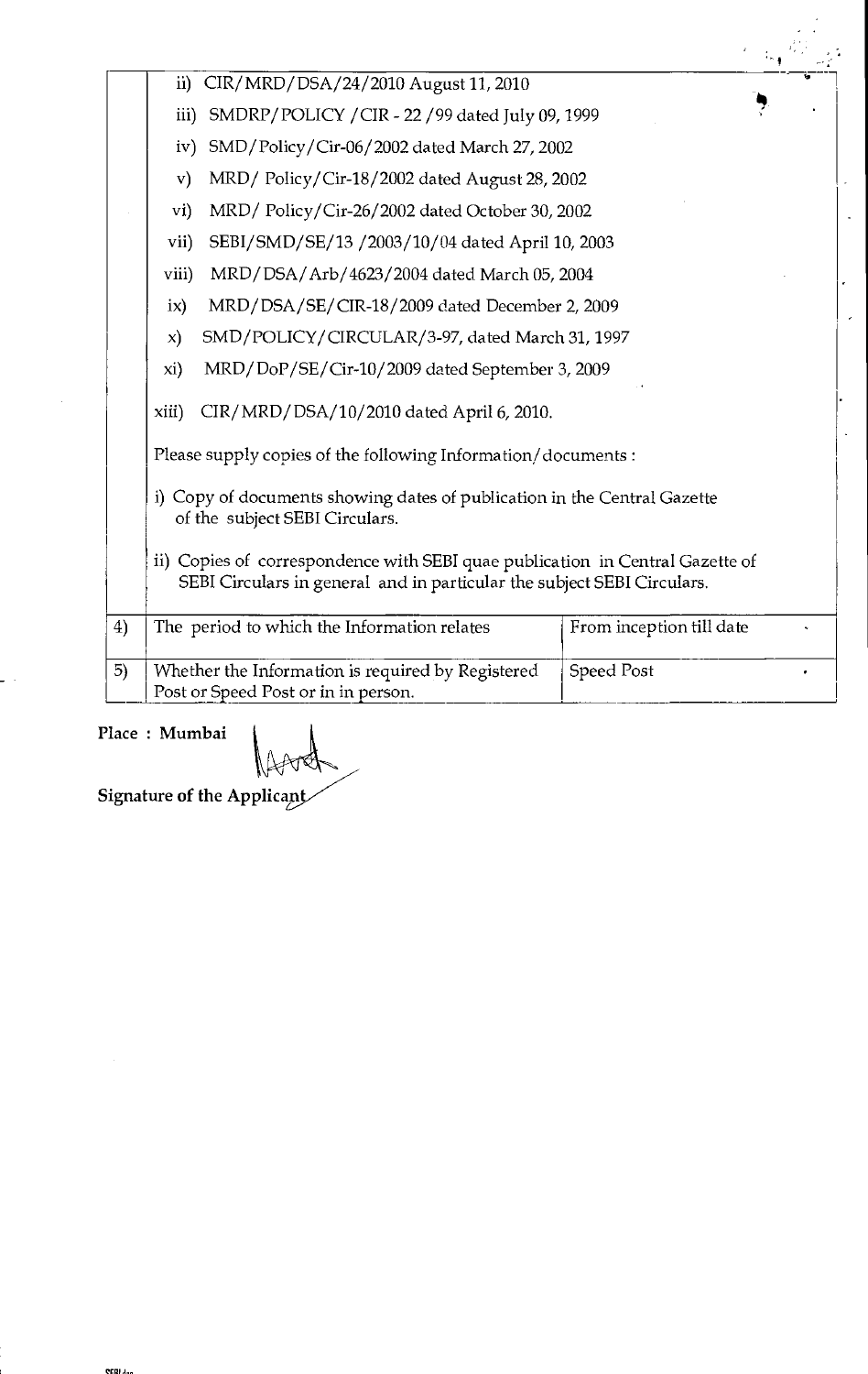

### GOVERNMENT OF INDIA DEPARTMENT OF PUBLICATION CIVELHNES, DELHE 110 054. Website: www.deptpub.gov.in Email: acop-dep a niç.in  $(\mathcal{X})$  pub.dep a nic.in THEF 2 1381 7823 1381 9689 Fax: 2381 7846.

### Fac: No. O&M/65A/19191/R LF 14/2014

Dated  $0^2$  June, 2014

Chr: Niter Gool, 143. Jolly Maker Chamber Two. 14 Eleor Natimas Point. Mumba: 400 021

Subsect: Transfer of RTI Application under Section 6(3) of RTI Act, 2005.

Sir

With reference to RTI application number Nil dated 09<sup>th</sup> May, 2014 received in this Department on 26.5.2014 along with Directorate of Printing, B Wing, Nirman Bltawan, New Delhi letter No. Q-17034/RTI/Misc./2011-Pub.(Pt.) dated 22.5.20914 under RTI Act, 2005. In this regard, it is informed that the SEBI circulars as (Sedioned in your FH allocation dated 09.5.2014 are available on the SEBI website au informed vide its letter No. LADF NRO/GN/2014 15/Misc./1100 dated 28.5.2014 (copy enclosed). More over if the same have been published in the Central Gazette the details i.e. Part, Section. Sub-section, issue No. and date of Gazette Notification may be provided to enable this Department

Yours faithfully.

entral Public Information Officer

Central Fublic Information Officer

Copy to

Stri DK Jain, Deputy Director (Ptg /CPIO, Directorate of Printing, B Wing, Nirman **Harwan, New Delhi.**